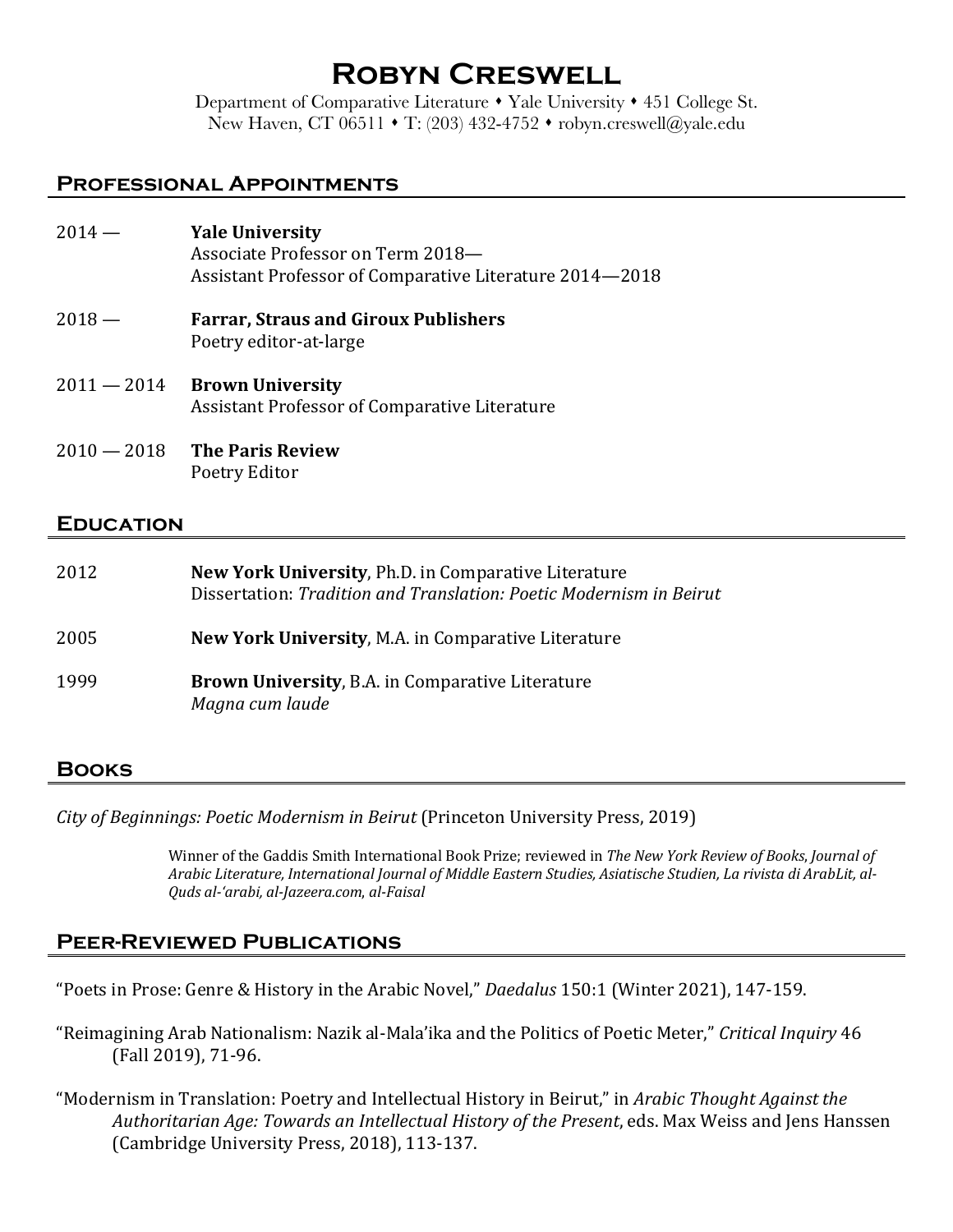"The Poetry of Jihad" (with Bernard Haykel) in *Jihadi Culture: The Art and Social Practices of Militant Islamists*, ed. Thomas Hegghammer (Cambridge University Press, 2017), 22-41.

"Is Arabic Untranslatable?" Public Culture (28:3, Fall 2016, 447-456).

"Crise de vers: Adonis' *Diwan* and the Institution of Modernism," *Modernism/Modernity* 17:4 (November 2010), 877-898.

# **Literary Journalism**

#### **Essays**

"The Body and the Border," *The New York Review of Books*, October 22, 2020 [on Adania Shibli].

"Making and Unmaking," *The New York Review of Books*, July 2, 2020 [on Susan Stewart].

"Lebanon's Infernal Circle," The New York Review of Books, January 16, 2020 [on Rawi Hage].

"Playing a Part: Imru' al-Qays in English," in A New Diwan (London: Ginko, 2019).

"The Force of Looking," The Nation, October 14, 2019 [on Kamel Daoud].

"The Art of Translation: Michael Hofmann," *The Paris Review*, no.230, Fall 2019.

"A Free Man in Nablus," *The New York Review of Books*, July 25, 2019 [on Isabella Hammad's *The Parisian*].

"An Enthusiastick Sect'," The New York Review of Books, March 7, 2019 [on studies of Sufism].

"Waking the Dead," *The New York Review of Books*, November 8, 2018 [on Patrick Modiano].

"Hearing Voices," *The New Yorker*, December 18 & 25, 2017 [on Adonis' *Concerto for Jerusalem*].

"Persia's Hybrid Art," The New York Review of Books Daily, November 10, 2017.

"The Seal of the Poets," *The New York Review of Books*, October 26, 2017 [Attar's *Conference of the Birds*].

"Syria: Stories from the Barrel of a Gun," The New York Review of Books Daily, May 15, 2017.

"Tripoli Nights with a Master of Arabic," *The New York Review of Books*, March 7, 2017 [on Elias Khoury's *Broken Mirrors*].

"The Art of Fiction: Elias Khoury," The Paris Review, no.220, Spring 2017.

"Voices from a Different Syria, *The New York Review of Books Daily*, March 21, 2016.

"The First Great Arabic Novel," The New York Review of Books, October 8, 2015 [al-Shidyaq's *Leg Over Leg*]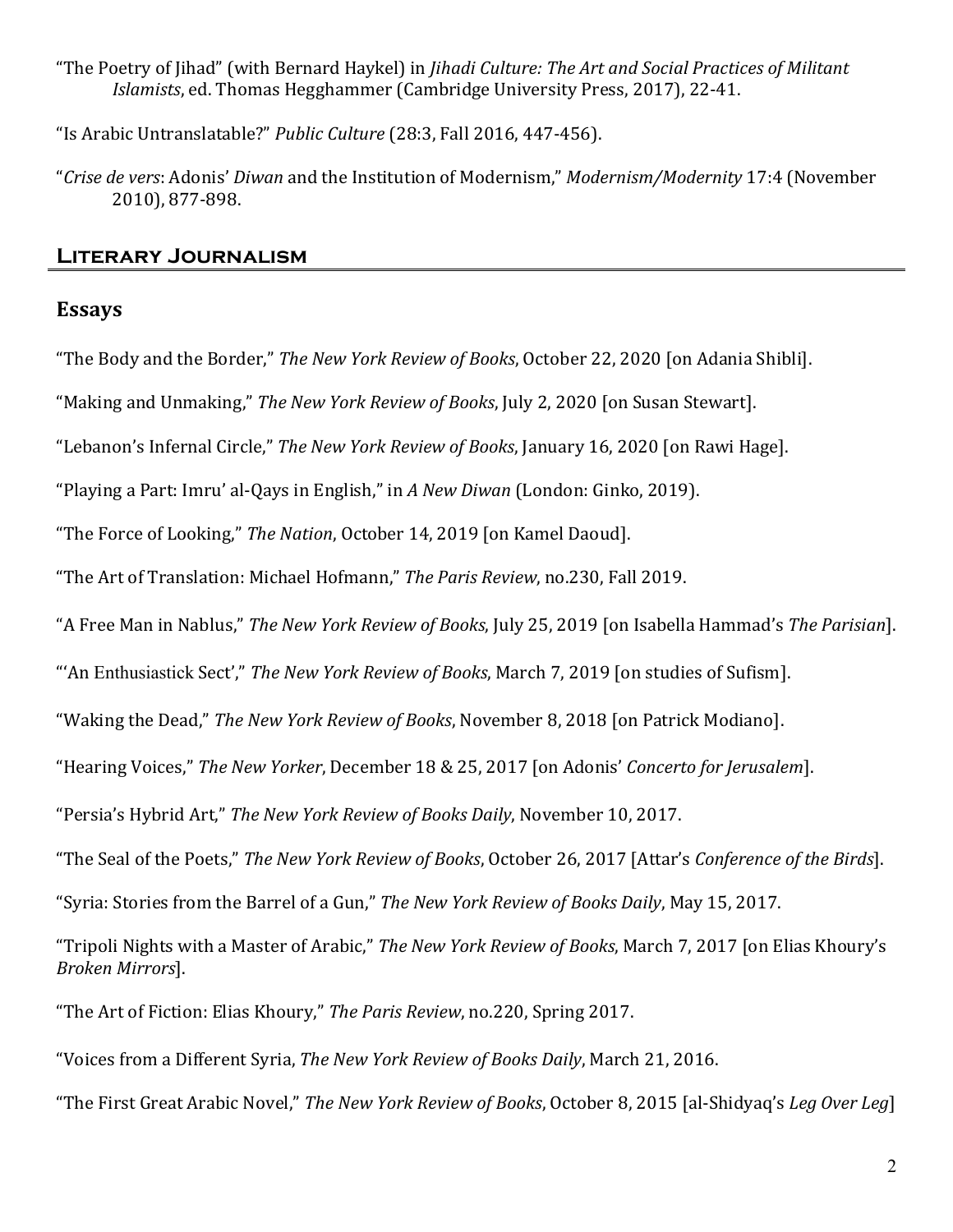"Battle Lines," *The New Yorker*, June 8 & 15, 2015 [on the poetry of jihad]

"Syria's Lost Spring," The New York Review of Books Daily, February 16, 2015.

"Art Beyond Politics," *Harper's Magazine* [blog], August 26, 2014.

"Escaping Beirut," *The New York Review of Books Daily*, March 25, 2014.

"Poetry in Extremis," The New Yorker.com, February 13, 2014.

"The Winds of Revolt," *Harper's Magazine*, November 2013, 89-94 [on Abdellatif Laabi]

"Egypt's Oracular Novelist," The New Yorker.com, August 20, 2013 [on Sonallah Ibrahim]

"Chasing Beirut's Ghosts," *The New York Review of Books Daily*, July 20, 2013

"The Art of Poetry: James Fenton," The Paris Review, no.202 (Fall 2012).

"Egypt: The Cultural Revolution," *The New York Times Book Review*, February 10, 2011.

"On Egypt,"  $n+1$ , January 29, 2011.

"Undelivered," *Harper's Magazine*, February 2011, 71-79 [on Sonallah Ibrahim and Albert Cossery].

"Eloquent Phantom," *Harper's Magazine*, July 2009, 75-79 [on Salih's *A Season of Migration to the North*].

"Unbeliever in the Impossible," *Harper's Magazine*, February 2009, 69-74 [on Mahmoud Darwish]

"In Memorium: Naguib Mahfouz,"  $n+1$ , September 2006.

"Reimagining Robert Lowell," *Raritan* 24: 3 (2004), 104-120.

"Painting and Privacy: Anthony Hecht," *Raritan* 21:3 (2002), 18-34.

"On Frederick Seidel," *Raritan* 21:2 (2001), 68-84.

#### **Book Reviews**

*How Information Warfare Shaped the Arab Spring*, by Nathaniel Greenberg, *Journal of Arabic Literature* 51 (2020) 147-150.

*Sonallah Ibrahim: Rebel With a Pen, by Paul Starkey, Middle Eastern Literatures* (Fall 2017).

- *The Return: Fathers, Sons and the Land in Between*, by Hisham Matar, *The New York Times Book Review*, July 5, 2016.
- *Native Tongue, Stranger Talk*, by Michelle Hartman, *International Journal of Middle Eastern Studies*, 47 (2015)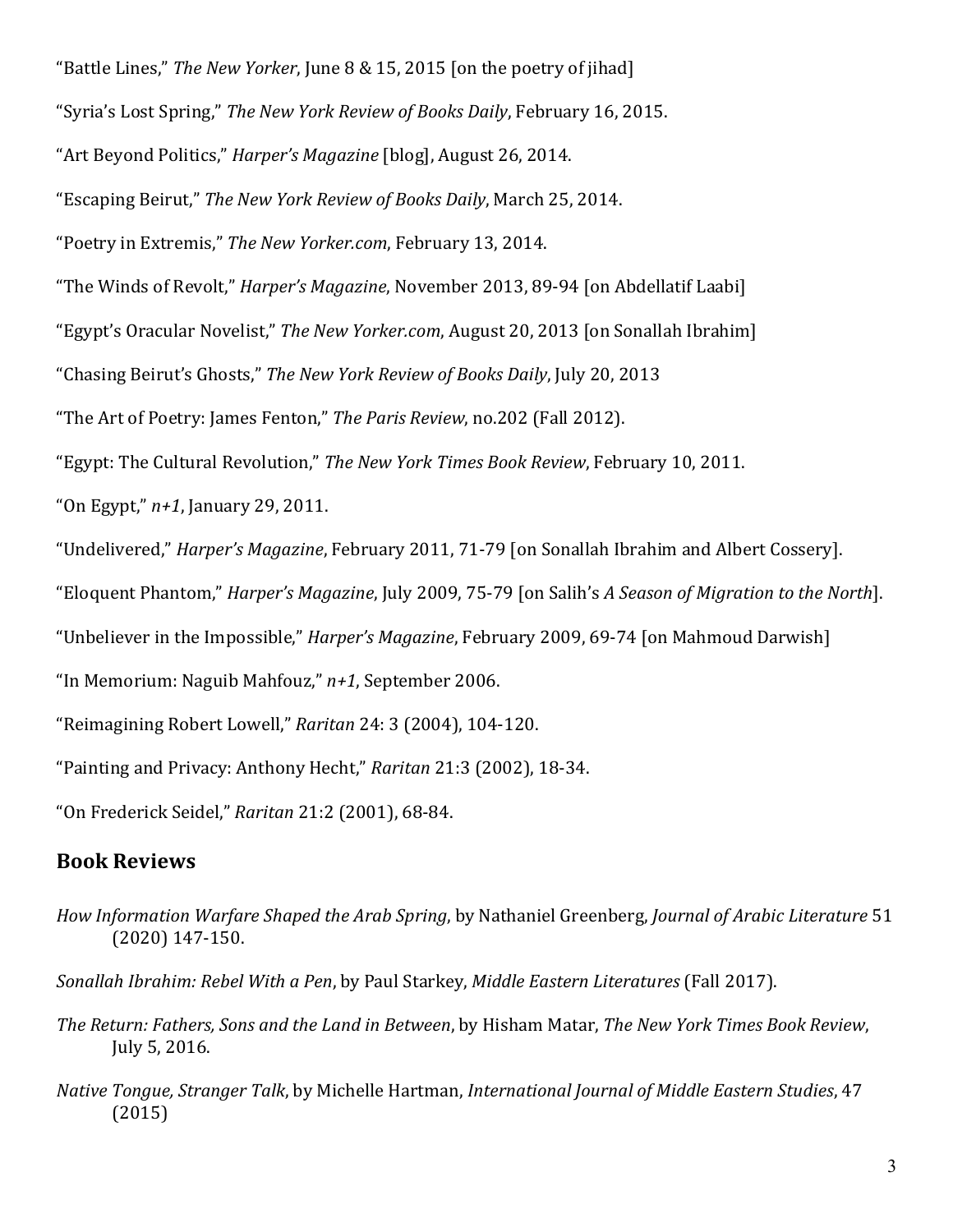- *Circling the Square: Stories from the Egyptian Revolution*, by Wendell Stevenson, *The New York Times Book Review*, July 10, 2015.
- *La Revue* Shiʿr */ Poésie et la modernité poétique arabe*, by Dounia Badini, *Journal of Arabic Literature*, 44:1 (2013), 103-107.
- *In the Presence of Absence*, by Mahmoud Darwish, *Bidoun*, *Spring* 2012, 128-9.
- *Habibi*, by Craig Thompson, *The New York Times Book Review*, October 16, 2011.
- *If I Were Another* and *A River Dies of Thirst*, by Mahmoud Darwish, *The National*, November 12, 2009.
- *My Happiness Bears No Relation to Happiness*, by Adina Hoffman, *The National*, April 10, 2009.
- *The Terrorist in Search of Humanity*, by Faisal Devii, *The National*, December 26, 2008.
- *Conversations with My Father, Adonis, by Ninar Esber, The National, September 12, 2008.*
- *Unfortunately, It Was Paradise, by Mahmoud Darwish, Arab Studies Journal* 14:2 (2006), 159-162.
- *A Time Between Ashes and Roses*, by Adonis, trans. Shawkat Toorawa, *Arab Studies Journal* 13:2/14:1  $(2005/6)$ , 121-124.
- *The Great Fire, by Shirley Hazzard, The Yale Review* 92:3 (2004), 160-169.
- *Terror and Liberalism*, by Paul Berman, and *After Jihad*, by Noah Feldman, *Arab Studies Journal* 11:2/12:1(2003/4), 168-174.
- *Rock Harbor*, by Carl Phillip, *The Yale Review* 91:3 (2003), 173-179.
- "Frederick Seidel of St. Louis," *The Nation,* December 30, 2002, 32-34.

# **Translations**

Poems by Iman Mersal, published in *The Paris Review*, *The Nation*, *The New York Review of Books* 

- *The Tongue of Adam*, Abdelfattah Kilito (New Directions, 2016). [French]
	- Reviewed in *Publishers Weekly* [starred], *Asymptote, Quarterly Conversation, Culture Trip*

"An Introduction to Popular Moroccan Poetry" [French] and "On the Anniversary of July 5" [Arabic] in *Souffles-Anfas :A Critical Anthology,* ed. Olivia C. Harrison and Teresa Villa-Ignacio (Stanford, 2016).

*That Smell and Notes from Prison*, Sonallah Ibrahim (New Directions, 2013). [Arabic]

Reviewed in *The London Review of Books, The New York Review of Books Daily, The Los Angles Review of Books, TLS, Banipal*

*The Clash of Images, Abdelfattah Kilito (New York: New Directions, 2010).* [French] Reviewed in *The Nation, Bookforum, Quarterly Conversation*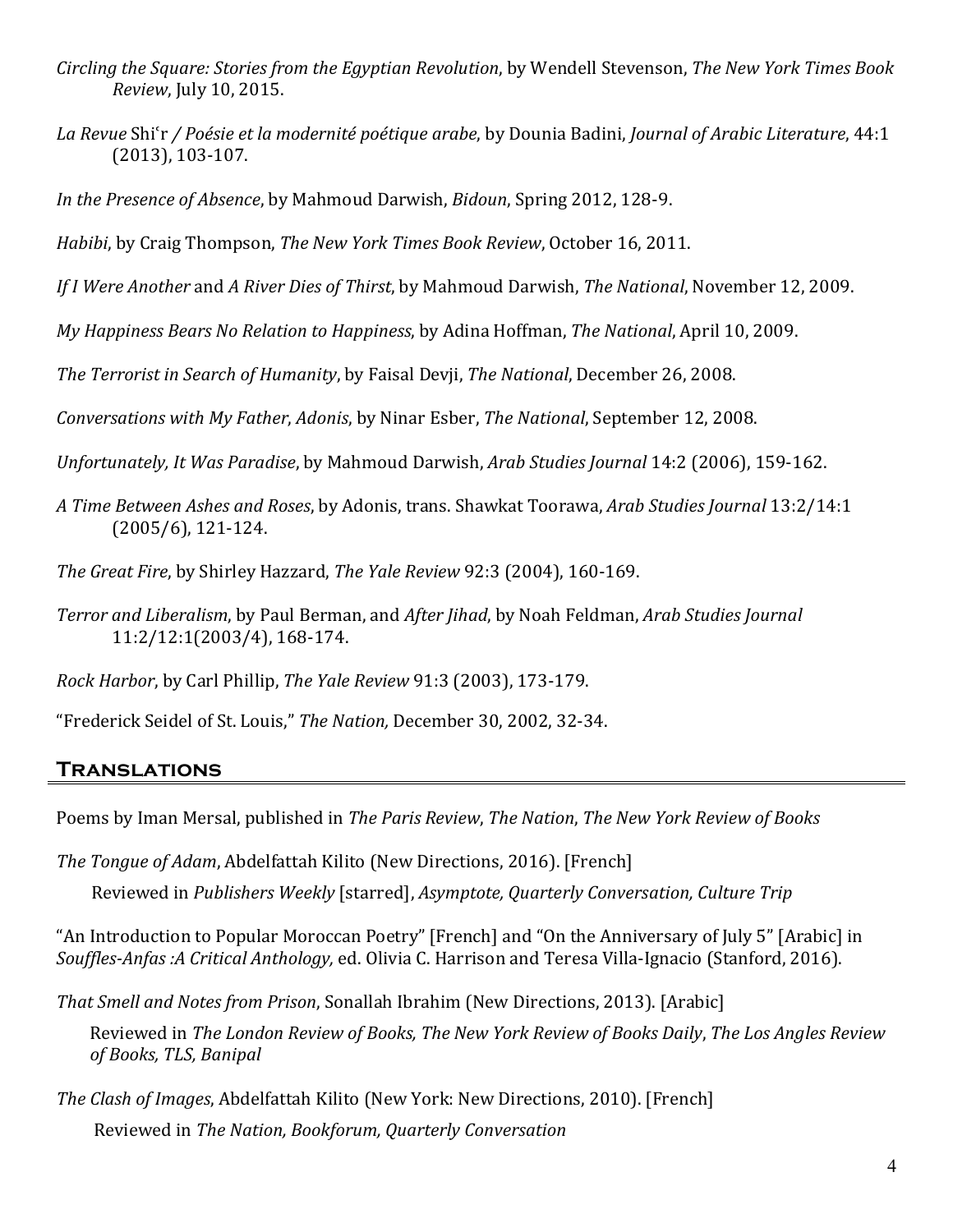# **Organizer**

- *Translation/Tarjama: The Aesthetics and Politics of Translating Arabic Literature, Yale University, April 6,* 2018. One-day symposium with international guests including Elias Khoury and Marilyn Hacker.
- Lectures on translation by Lydia Davis, Richard Sieburth, Dick Davis, Damion Searles, Marilyn Hacker, Elias Muhanna, and others.

# **Papers**

- "*Wild Relatives* as Allegory for the Arab Winter," Yale Middle Eastern Legal Studies Seminar, Madrid  $($ [January 2020)
- "Arabic Translation Workshop," [invited panelist] American Literary Translators Association, Rochester (November 2019)
- "Filming the Syrian War," [invited speaker], Current Dynamics between Europe and the Middle East and North Africa, Princeton University (May 2019)
- "Modernism in Translation: Poetry and Politics in Beirut's Belle Epoque," Invited Lecture, Bard College (April 2019)
- "A Closer Look: Etel Adnan," [invited lecture] Mass MOCA Museum (November 2018)
- "Personalism, Politics, and Poetry," Middle Eastern Studies Association, San Antonio (November 2018)
- "Modernism and Its Afterlives," New York Institute for the Humanities (October 2018)
- "Jewish Literature in Arabic: On Samir Naqqash," Seminar in Modern Hebrew Literature and Jewish Literatures, Yale University (April 2018)
- "Tehran 1979, Damascus 2011: Adonis, Foucault, and Modernity," Invited Lecture, Tufts University (March 2018)
- "Re-imagining Nationalism: Nazik al-Mala'ika and the Poetics of Pan-Arabism," Yale Middle Eastern Legal Studies Seminar, Lisbon (January 2018)
- "Tehran 1979, Damascus 2011: Adonis, Foucault, and the Genealogy of Revolt," Invited Lecture, Princeton University (March 2017)
- "Abounaddara: A Syrian Film Collective," Yale Middle Eastern Legal Studies Seminar, Marrakesh (January 2017)
- "Arabic Modernism," Invited Lecture, Harvard University, The Center for Middle Eastern Studies (October 2016)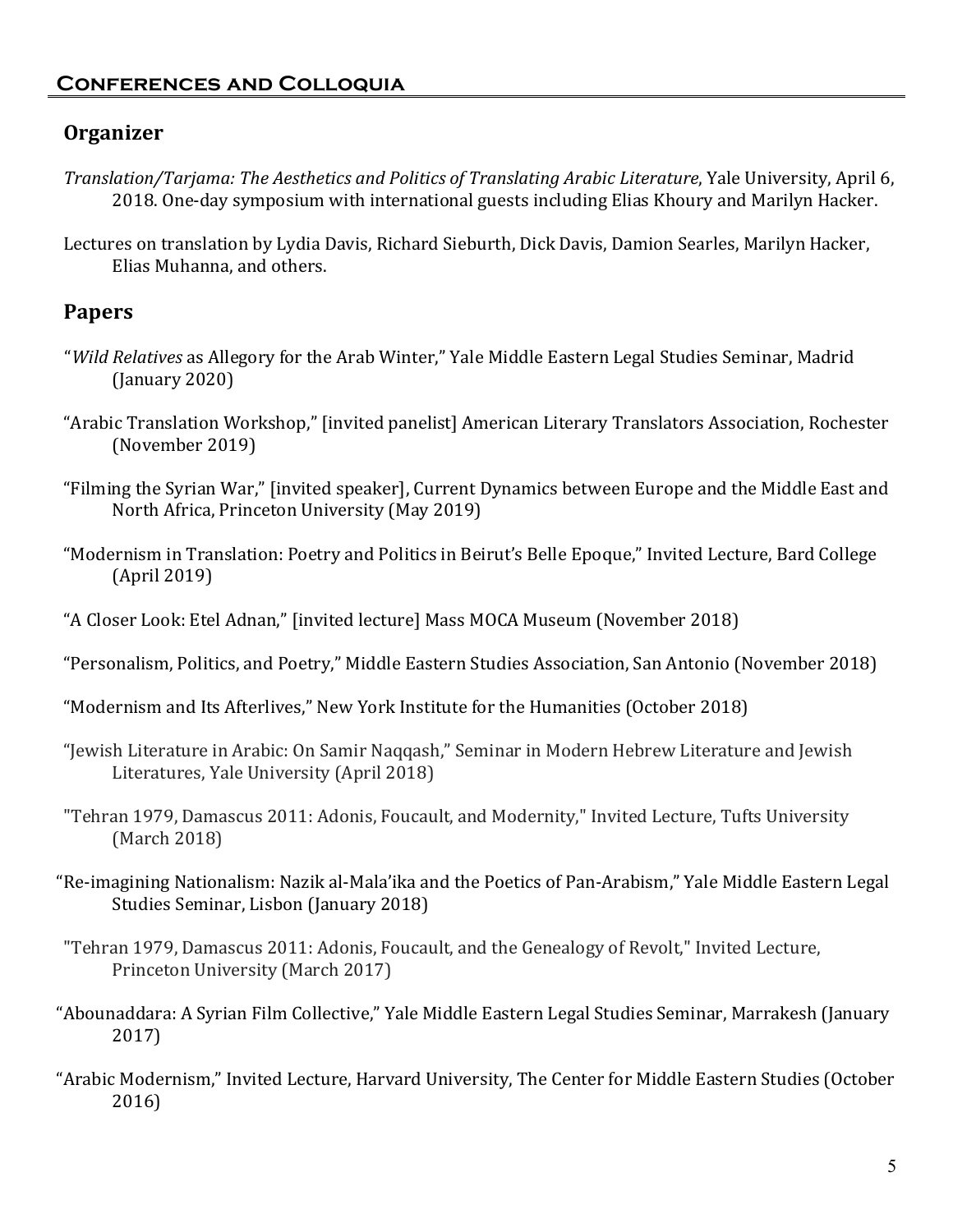"Global Modernism: State of the Field," Invited Panelist, New York University (October 2015)

- "A Corpus Not a Canon: A Workshop on the Library of Arabic Literature," Invited Panelist, All Souls College, Oxford University (April 2015)
- "Arabic Modernism in Translation: Adonis, Elegy, and World Literature," Invited Lecture, University of Toronto (February 2015)
- "On the Authoritarian Turn: The State of the Egyptian Intelligentsia," Roundtable, NYU Abu Dhabi Institute (September 2014)
- "Metaphor and Figural Interpretation in Adonis," American Comparative Literature Association, New York City (March 2014)
- "Hikmet in Arabic," Nazim Hikmet: One Poet, One Nation, One World, Brown University (February 2014)
- "The Poetics of Pan-Arabism," Invited Lecture, CUNY Garduate Center (December 2013)
- "Travelling Genres: The *Tombeau* in Translation," Arabic Literature: Migration, Diaspora, Exile, Estrangement, Columbia University (November 2013)
- "A Second Life in the Archives: Digitizing Arabic Literary Magazines," Invited Lecture, Print Culture: Past, Present, Future, Brandeis University (October 2013)
- "Sonallah Ibrahim and the Egyptian Everyday," Invited Lecture, Midans of the Self, Georgetown University (May 2013)
- "Egyptian Echoes: Nazik al-Mala'ika and the Poetics of Pan-Arabism," Invited Lecture, Center for the Humanities, Tufts University (April 2013)
- "Poetry and Pan-Arabism," Keynote, [il Jadid Conference, University of Texas at Austin (February 2013)
- "Translating the Tradition: Anthologies, Archives, Magazines," Invited Seminar, Mellon Dissertation Seminar, New York University (July 2012)
- "Nationalism and Modernity: The Origins of Free Verse," Invited Lecture, New Directions in Middle East and North African Studies Symposium, Northwestern University (April 2012)
- "*Nagl:* Tradition in Translation," World Literature and Translation, NYU, Abu Dhabi (December 2011)
- "The Cry of its Occasion: Darwish's Early Poetics" Middle Eastern Studies Association, San Diego (October) 2010).
- "Adunis wa-l-diwan al-shi'r al-'arabi," Invited Lecture, Cairo International Poetry Conference, Cairo, Egypt (March 2009).
- "Adonis's *Diwan* as Modernist Archive," American Comparative Literature Association, Boston (March 2009).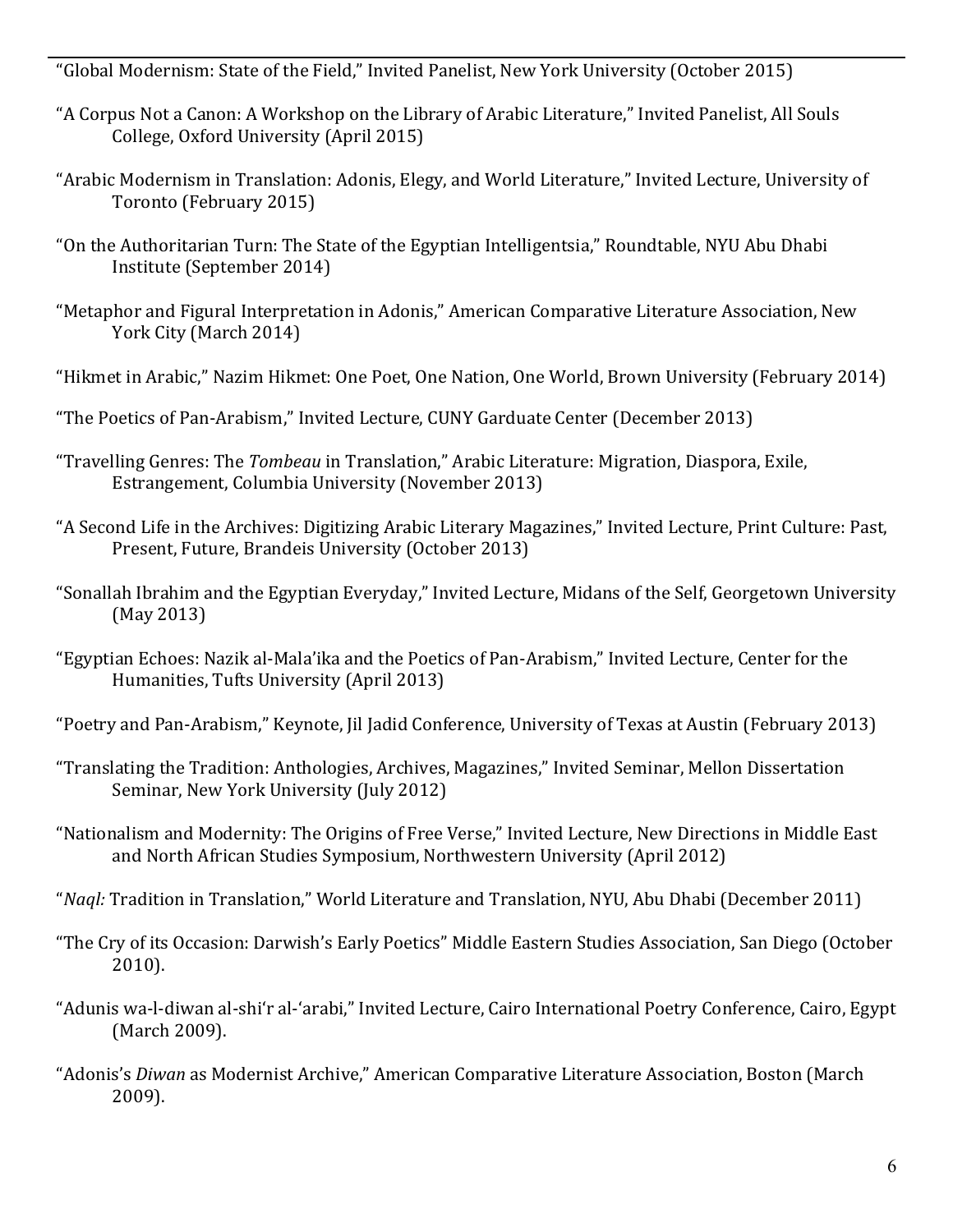- "Rhythm and Revolution in Benjamin's 'Moscow,"" Conference on Walter Benjamin, East Normal University, Shanghai, China (June 2007).
- "Poetic Historiographies: Mahmoud Darwish," Middle Eastern Studies Association, San Francisco (November 2004).

# **Awards and Fellowships**

| 2019               | NEA Translation Grant (\$12,500)                                |
|--------------------|-----------------------------------------------------------------|
| 2019               | Gaddis Smith International Book Prize (\$10,000)                |
| 2018-2019          | Yale Whitney Humanities Center Fellow                           |
| 2015-2016          | Berlin Prize (American Academy in Berlin)                       |
| 2015               | New York Institute for the Humanities Fellow                    |
| 2013               | Roger Shattuck Prize for Criticism (\$5,000)                    |
| 2011-2012          | Cullman Center Fellowship, New York Public Library              |
| 2009-2010          | Mellon/ACLS Dissertation Completion Fellowship                  |
| 2009               | PEN Translation Fund Prize (\$3,000)                            |
| Summers 2008, 2009 | MacDowell Colony Fellowship                                     |
| Summer 2009        | <b>UCross Foundation Residency</b>                              |
| 2005-2006          | Fulbright Scholarship, Egypt [declined]                         |
| <b>Fall 2005</b>   | Center for Arabic Study Abroad, CASA II Fellowship              |
| 2003-2004          | Andrew W. Mellon Fellowship in Humanistic Studies               |
| 2001-2002          | Center for Arabic Study Abroad, CASA Fellowship                 |
| 1999               | Alfred Bennet Prize in Comparative Literature, Brown University |
| 1998               | Phi Beta Kappa                                                  |

#### **Internal grants**

2018 **Hillis Publication Fund Grant (Yale University) \$4890**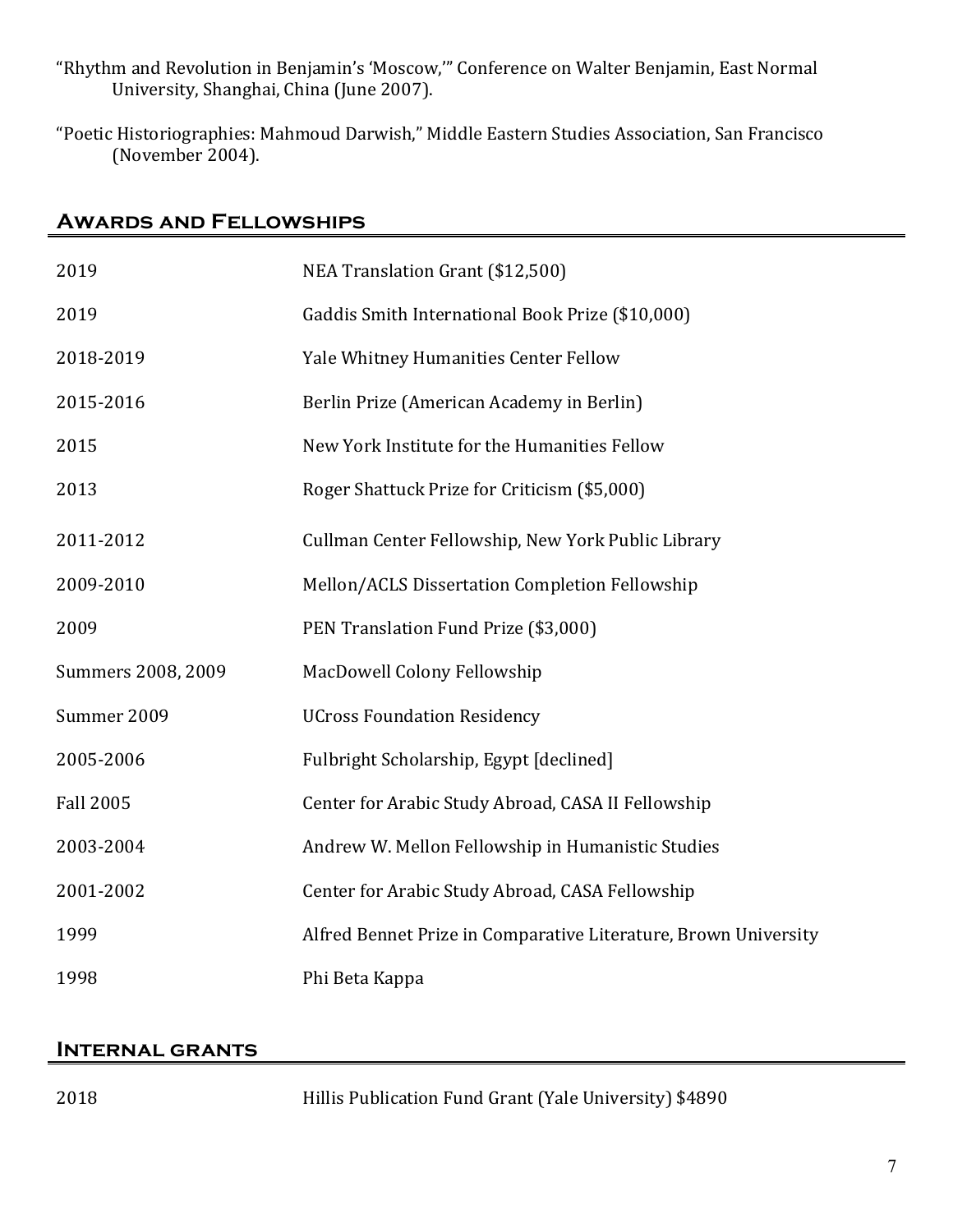| 2017 | Kempf Memorial Fund (Yale University) \$10,700, for symposium:<br>Translation/Tarjama: The Aesthetics and Politics of Translating Arabic<br>Literature, April 6, 2018 |
|------|-----------------------------------------------------------------------------------------------------------------------------------------------------------------------|
| 2017 | Title VI Grant (Yale, CMES) \$10,000 for symposium: Translation/Tarjama                                                                                               |
| 2014 | Griswold Faculty Research Grant (Yale University) \$3650                                                                                                              |
| 2012 | Humanities Initiative Grant: Digital Magazines: the Arabic Archive (Brown)<br>University) \$5000                                                                      |

# **Courses [selected]**

# **Yale University**

| Spring 2019          | <b>Arabic Poetry and Poetics</b><br>Readings in Modern and Classical Arabic Poetry and Poetic Theory                               |
|----------------------|------------------------------------------------------------------------------------------------------------------------------------|
| Spring 2018,<br>2019 | How to Compare<br>Required course in methods of comparison for Literature majors                                                   |
| Spring 2018          | Practice of Literary Translation [w/Peter Cole]<br>Seminar on the theory and practice of translation                               |
| <b>Fall 2017</b>     | The Literature of Sports<br>Seminar on canonical sportswriting, from Pindar to David Foster-Wallace                                |
| Spring 2017          | Literature at the Limit<br>Readings in Israeli and Palestinian literature                                                          |
| Spring 2015          | <b>World Poetry and Performance</b><br>Required course in drama and poetry for Literature majors                                   |
| Spring 2015          | Modernist Poetry as World Literature<br>Readings in modernist poetry in French, Arabic, English, and Spanish                       |
| <b>Fall 2014</b>     | <b>Art and Revolution</b><br>Literary and filmic representations of revolution from Cuba, Algerian, and Palestine                  |
| <b>Fall 2014</b>     | Politics and Literature in the Middle East<br>Canonical literature and film from the modern Arabophone and Francophone Middle East |

# **Workshops and Seminars**

**University of Florida,** Editors Workshop (Spring 2013, 2017) **Essex University** (Summer 2016), **Université de Genève** (Summer 2016), L'école de literature (Lagrasse, France, Summer 2012)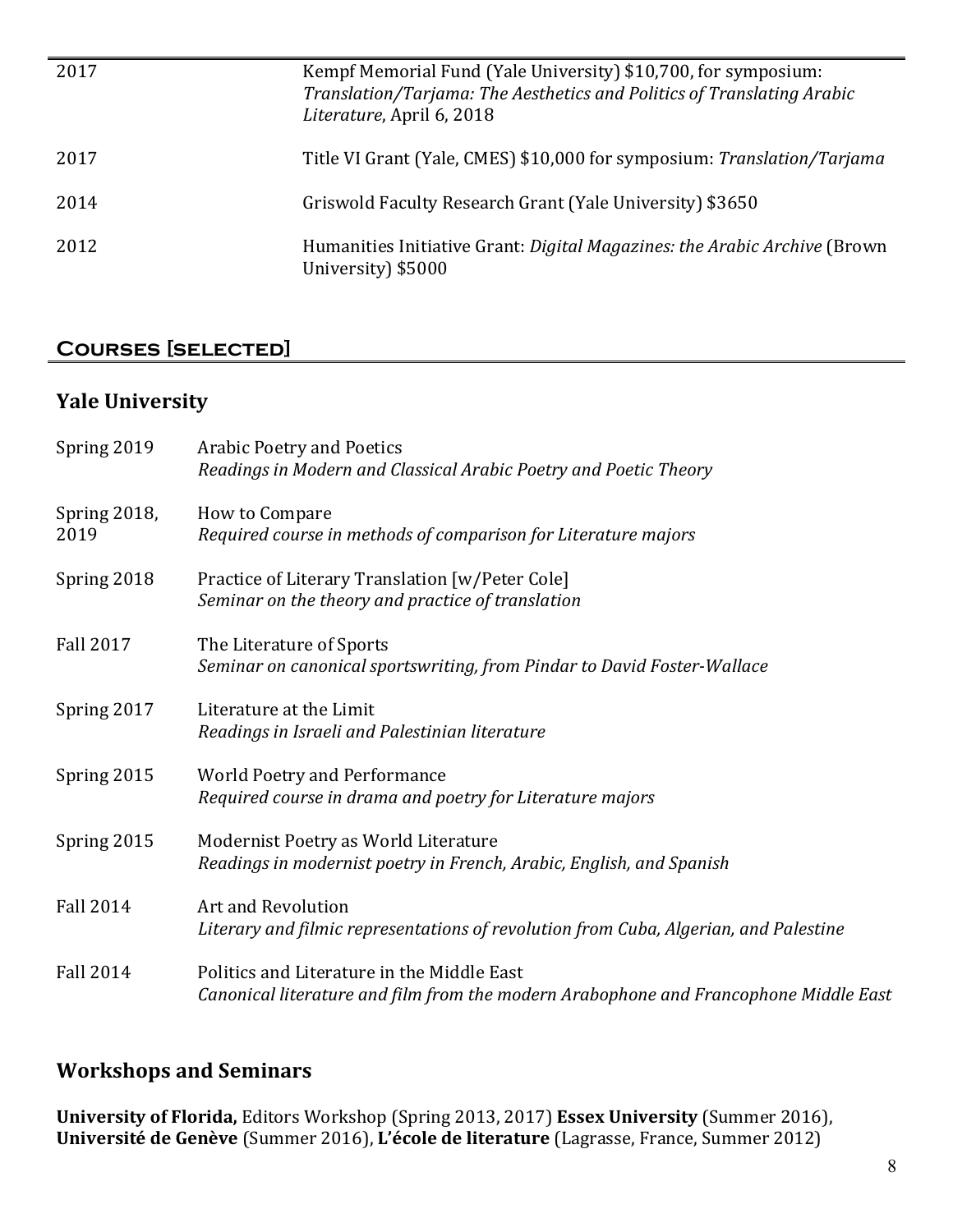# **Doctoral Students**

**Daniel Behar, Harvard University, Department of Comparative Literature** *Currently Post-Doctoral Researcher at Dartmouth College, offer at Hebrew University*

**Alexandrah Chreiteh**, Yale University, Department of Comparative Literature *Currently Mellon Bridge Assistant Professor of Arabic Studies, Tufts University*

**Chana Morgenstern, Brown University, Department of Comparative Literature** *Currently Fellow and College Lecturer, Newnham College, Cambridge University* [UK]

#### **University Service**

**Director of Undergraduate Studies, Comparative Literature** [2017-2019]

**Steering Committee, Yale Translation Initiative** [2018-present]

**Chair, Curriculum Committee, Comparative Literature** [Spring 2017] *Revised the departmental curriculum for undergraduate majors of Comparative Literature*

**Graduate Applications Committee, Comparative Literature** [2015, 2016, 2018, 2020]

**Prospectus Committee, Comparative Literature** [2015, 2017, 2018, 2020]

**Steering Committee, Yusria** (Yale University Seminar on Islam and Arabic) [2017-2019]

**Dissertation Evaluation:** Ariel Bardi [2015], Soren Forsberg [2018], Pelin Kivrak [2019], Julia Powers [2019], Samantha Fox [2020], Paul Frank [English, 2020]

**Senior Essay reader**: Jessica McHugh and Jane Balkoski [2015]; Sarah Bruley, Coryna Orgunseitan, and Ana Paula Rueda Molina [2017]; Stella Shanon and Al Mahdi Alaoui El Hassani [2018], Tomi Sontan, Sterling Brinkley, and Emily Ge [2019]

**Selection committee member**: CIPE Research Fellowships for Juniors [Spring 2015], 320 York Humanities Grant [Spring 2018]

#### **Professional Service**

**Pulitzer Prize**  Poetry Prize Juror 2018

**American Academy in Berlin** Applications reader, 2016-2020

#### **Cullman Center for Scholars & Writers**